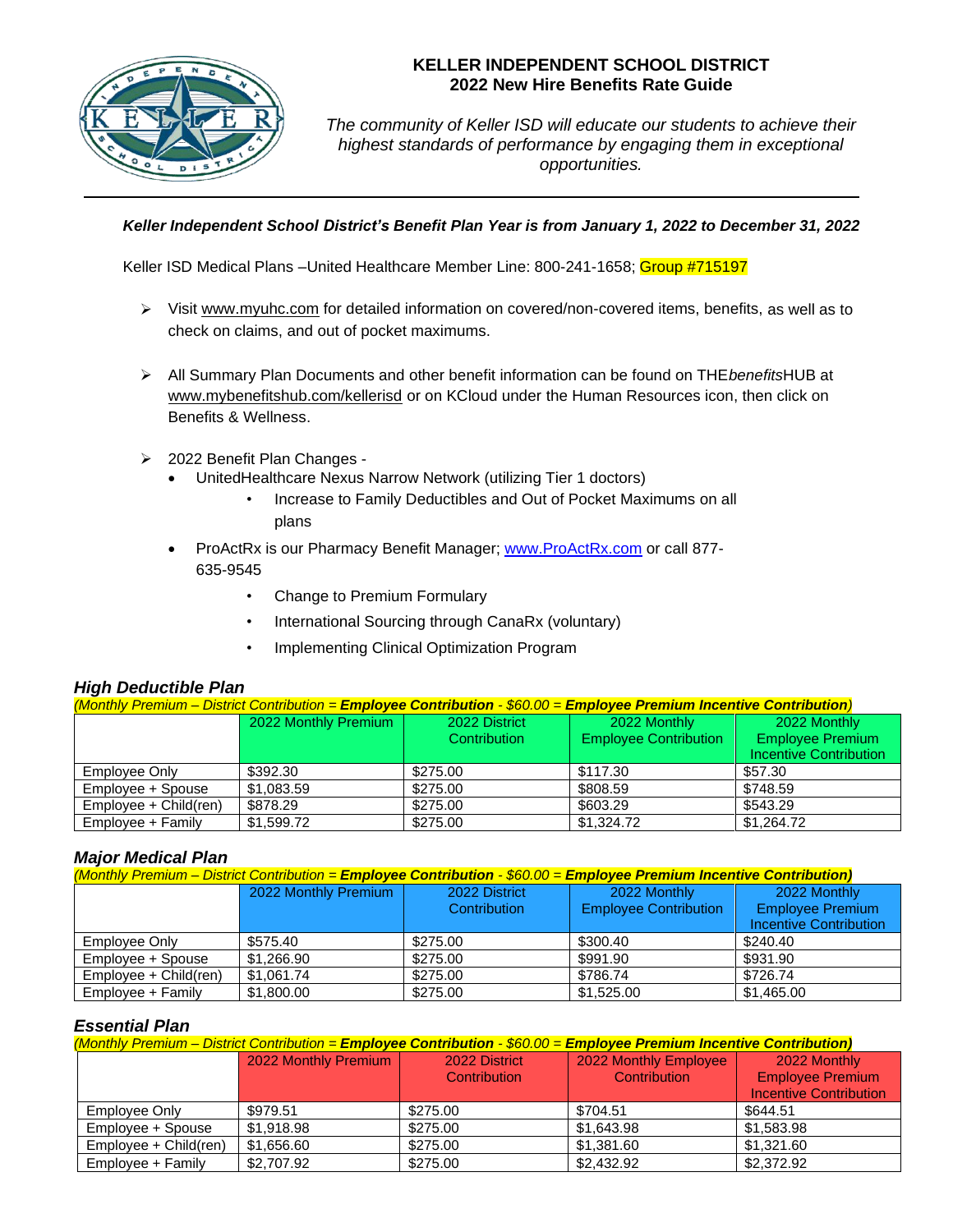# **2022 Medical Plan Comparison Table**

| <b>Benefit</b>                                                       | <b>High Deductible Plan</b>                                           | <b>Major Medical Plan</b>                      | <b>Essential Plan</b>                          |
|----------------------------------------------------------------------|-----------------------------------------------------------------------|------------------------------------------------|------------------------------------------------|
| <b>Copays-PCP</b>                                                    | None/Out of Pocket                                                    | \$25 (In-network & Tier 1)/\$45                | \$25 (In-network& Tier 1)/\$45                 |
| <b>Copays-Specialists</b>                                            | None/Out of Pocket                                                    | \$45 (In-network & Tier 1)/\$65                | \$45 (In-network & Tier 1)/\$65                |
| <b>Individual Deductible</b><br>(Ind./Family)                        | \$3,000/\$9,000                                                       | \$5,000/\$15,000                               | \$2,500/\$7,500                                |
| <b>Coinsurance</b>                                                   | 80/20 In-network & Tier 1<br>50/50 In-network                         | 80/20 In-network & Tier 1<br>50/50 In-network  | 80/20 In-network & Tier 1<br>50/50 In-network  |
| <b>Out-of-Pocket Limit</b><br>(Ind./Family)                          | \$7,050/\$14,100                                                      | \$8,550/\$17,100                               | \$8,550/\$17,100                               |
| <b>Benefits</b>                                                      | In-Network Only                                                       | In-Network Only                                | In-Network Only                                |
| <b>Partner with Tax Free \$</b><br>Monthly Fee                       | <b>HSA</b><br>\$2.75                                                  | <b>FSA</b><br>\$2.85                           | <b>FSA</b><br>\$2.85                           |
| <b>Prescription Deductible</b>                                       | None/Out of Pocket<br>(included in Medical Ded.)                      | \$200.00                                       | \$150.00                                       |
| <b>KISD Wellness Center</b>                                          | \$25 fee for acute care<br>visits; no cost for wellness<br>& coaching | No cost for acute care,<br>wellness & coaching | No cost for acute care,<br>wellness & coaching |
| <b>Urgent Care Copay</b>                                             | None/Out of Pocket                                                    | \$100.00                                       | \$100.00                                       |
| <b>Emergency Room</b>                                                | Deductible/Coinsurance                                                | Deductible/Coinsurance                         | Deductible/Coinsurance                         |
| <b>Routine Wellness Benefit</b><br>& other Preventive Care           | 100%                                                                  | 100%                                           | 100%                                           |
| <b>Lab Benefit for</b><br><b>Preventative lab work</b><br>(Lab Corp) | 100%                                                                  | 100%                                           | 100%                                           |

# **2022 Pharmacy Copay Structure**

|                                | <b>High Deductible Plan</b> |                          |                          |                           | <b>Major Medical &amp; Essential Plans</b> |                             |
|--------------------------------|-----------------------------|--------------------------|--------------------------|---------------------------|--------------------------------------------|-----------------------------|
|                                | Retail 30 DS                | Retail 90 DS             | Mail 90 DS               | Retail 30 DS              | Retail 90 DS                               | Mail 90 DS                  |
| Generic                        | \$9 After<br>Deductible     | \$25 After<br>Deductible | \$25 After<br>Deductible | \$9                       | \$25                                       | \$25                        |
| <b>Preferred Brands</b>        | 20% After<br>Deductible     | 20% After<br>Deductible  | 20% After<br>Deductible  | \$50                      | \$85                                       | \$85                        |
| Non-Preferred<br><b>Brands</b> | 20% After<br>Deductible     | 20% After<br>Deductible  | 20% After<br>Deductible  | \$75                      | \$135                                      | \$135                       |
| Specialty                      | 20% After<br>Deductible     | 20% After<br>Deductible  | 20% After<br>Deductible  | 20% with \$150<br>Maximum | 20% with a \$150<br>Maximum                | 20% with a \$150<br>Maximum |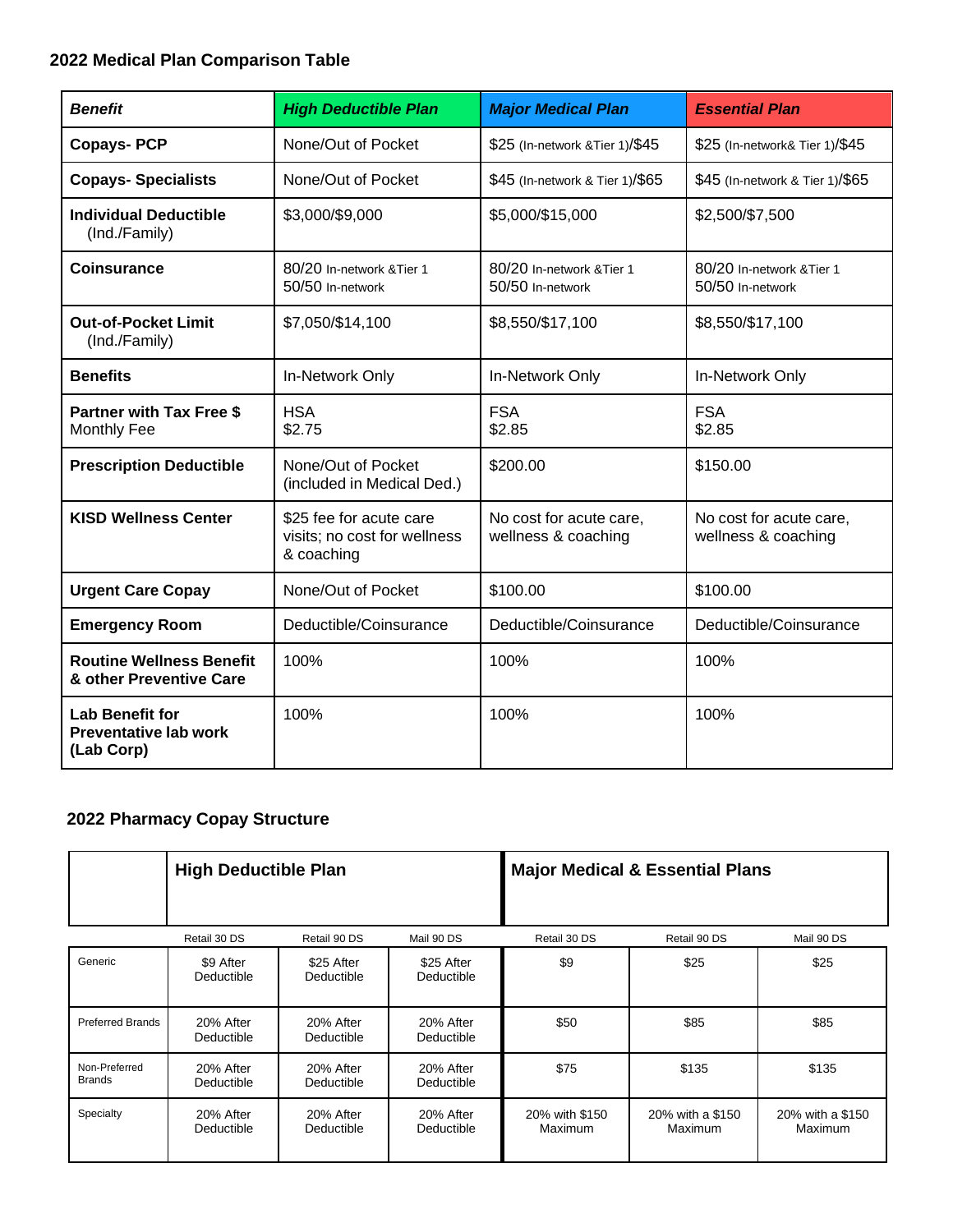## *2022 Flexible Spending Accounts (FSA): National Benefit Services (NBS)*

*Highlights of the FSA Account:*

- ❖ Tax-sheltered flexible spending accounts allow an individual to set aside dollars to pay for future health care and dependent care expenses.
- ❖ Monthly fee: \$2.85
- ❖ Health Care Contributions are use-it-or-lose-it; Gain selected amount all up front for the year beginning in January
- ❖ Healthcare reimbursement maximum: \$2,400/plan year
- ❖ Dependent Care Reimbursement maximum: \$5,000 (married) or \$2,500 (single) per year
- ❖ An FSA account can only be partnered with the Essential or Major Medical Plan
- ❖ Employees cannot participate in an FSA account, if their spouse is contributing to an HSA account

### *2022 Health Savings Account (HSA): UnitedHealthcare Optum*

*Highlights of the HSA Account:*

- ❖ Tax-sheltered Health Savings Accounts allow an individual to set aside dollars to pay for future health care expenses.
- ❖ Monthly fee: \$2.75
- ❖ Healthcare Contributions accumulate month by month and can roll from one year to another
- ❖ Healthcare reimbursement maximum: \$7,300 for family and \$3,650 for individual per plan year
- ❖ An HSA account can only be partnered with the High Deductible Plan if you want to make monthly contributions
- ❖ Employees cannot contribute to an HSA account if their spouse has an FSA account

### *Additional Benefits for Employees who elect one of our three Medical Plans:*

- ❖ *KISD Employee Health and Wellness Center – Employees, spouses, and children over the age of two are eligible to go the KISD Employee Health and Wellness Center for acute, wellness or coaching visits. If you elect the Essential or Major Medical Plan, there is no cost; if you elect the High Deductible Plan there will be a \$25.00 fee per visit for acute care visits. K-Well offers in-person, virtual and telephonic visits.*
	- Address to the Wellness Center is: 5308 N. Tarrant Parkway Fort Worth, TX 76244
	- Phone Number is: 817-993-6889
	- Marathon Health Website: my.marathon-health.com
- ❖ *Virtual Visits – Log into [www.myuhc.com](http://www.myuhc.com/) and choose from provider sites where you can register for a virtual visit; payments are \$50.00 a visit or call K-Well.*
- ❖ *Premium Incentive Plan – Complete 3 activities for the 2023 Premium Incentive Plan between September 1, 2021 through August 31, 2022.*
	- Health Risk Assessment,
	- Biometric Screening, and
	- Annual Wellness Exam

Only the employee will receive a \$60.00 incentive monthly for an annual savings of \$720.00 for the Benefit Plan Year in 2023.

In addition, for the 2023 Incentive, employees must have "Three in the Green". This would require employees to have 3 out of 5 metrics in range to be eligible for the Premium Incentive. The five areas that will be assessed are Cholesterol, LDL, HDL, Waist Circumference and Blood Pressure.

Anyone that does not meet those criteria will need to have a Health Coaching Visit at the KISD Employee Health and Wellness Center by August 31, 2022 to receive the Premium Incentive.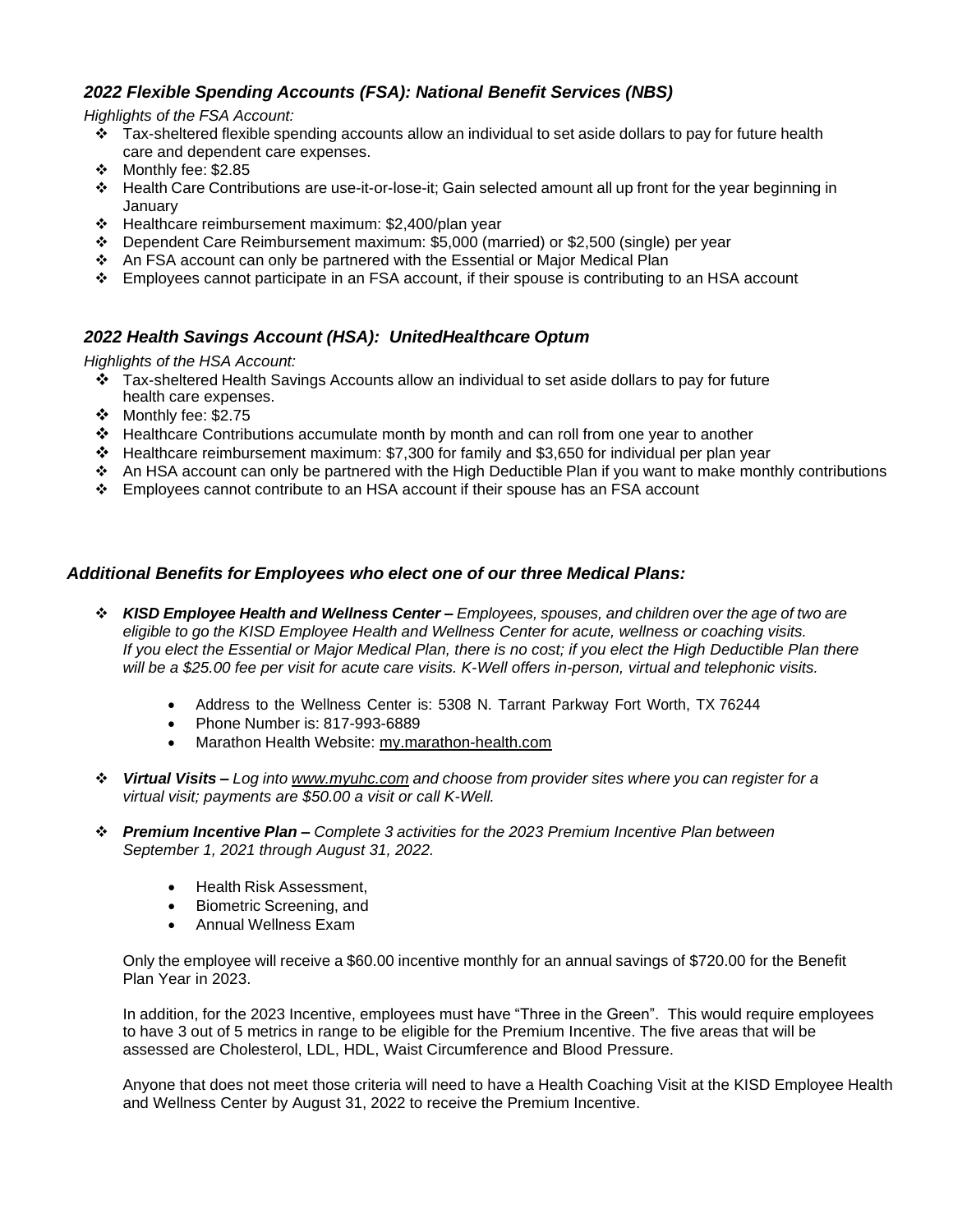### *2022 Dental Insurance: Cigna*

|                       | <b>Low Plan Monthly Rates</b> | <b>High Plan Monthly Rates</b> | <b>DHMO Rates</b> |
|-----------------------|-------------------------------|--------------------------------|-------------------|
| Employee Only         | \$29.29                       | \$39.00                        | \$17.96           |
| Employee + Spouse     | \$57.20                       | \$76.14                        | \$35.04           |
| Employee + Child(ren) | \$69.97                       | \$93.11                        | \$42.94           |
| Employee + Family     | \$92.66                       | \$123.13                       | \$56.78           |

*Highlights of the Dental Insurance Low and High Plans (PPO):*

- $\div$  Cleanings 2 included per year, per covered member (covered at 100% on the High Plan and 90% on the Low Plan)
- ❖ Child Orthodontia ONLY covered on the High Plan with a 50% benefit up to Lifetime Max of \$1000
- ❖ Deductible \$50 per individual; \$150 per family; in or out of network on both plans

#### *Highlights of the DHMO Dental Insurance Plan:*

- ❖ No dollar Maximums
- ❖ No claim forms or waiting periods for coverage to begin
- ❖ Services based on a fee schedule; most fees are covered with copays
- ❖ Orthodontic coverage for children and adults with no dollar maximum
- ❖ Must use a Cigna In-Network DHMO Provider **only, No out of network benefits**

#### *2022 Vision Insurance: Superior Vision*

|                   | <b>Monthly Plan Rates</b> |
|-------------------|---------------------------|
| Employee Only     | \$9.96                    |
| Employee + Spouse | \$19.30                   |
| Employee + Family | \$28.37                   |

*Highlights of the Vision Insurance Plan:*

- ❖ Vision Exam every 12 months
- ❖ Either glasses or contact lenses every 12 months (up to a \$150 allowance: then 20% over allowance for contacts and 30% over allowance for frames)
- ❖ Frames every 12 months
- ❖ Progressive lenses are covered in full at lined trifocal level
- ❖ UV, polycarbonate, and tint anti-reflective coating are all covered in full
- ❖ Discounts for anything you choose to purchase in addition to the glasses or contacts every 12 months

#### *2022 Dental & Vision Discount Plan: QCD of America*

|                          | <b>Monthly Rates</b> |
|--------------------------|----------------------|
| Employee Only            | FREE                 |
| Employee + One Dependent | \$10.00              |
| Employee + Family        | \$14.00              |

*Highlights of QCD of America Discount Dental and Vision Plan:*

- ❖ This is **not** an insurance plan; it only provides discounted fees
- ❖ Participating network of dentists
- ❖ Discounts on all dental services
- ❖ Includes a discount vision plan through Davis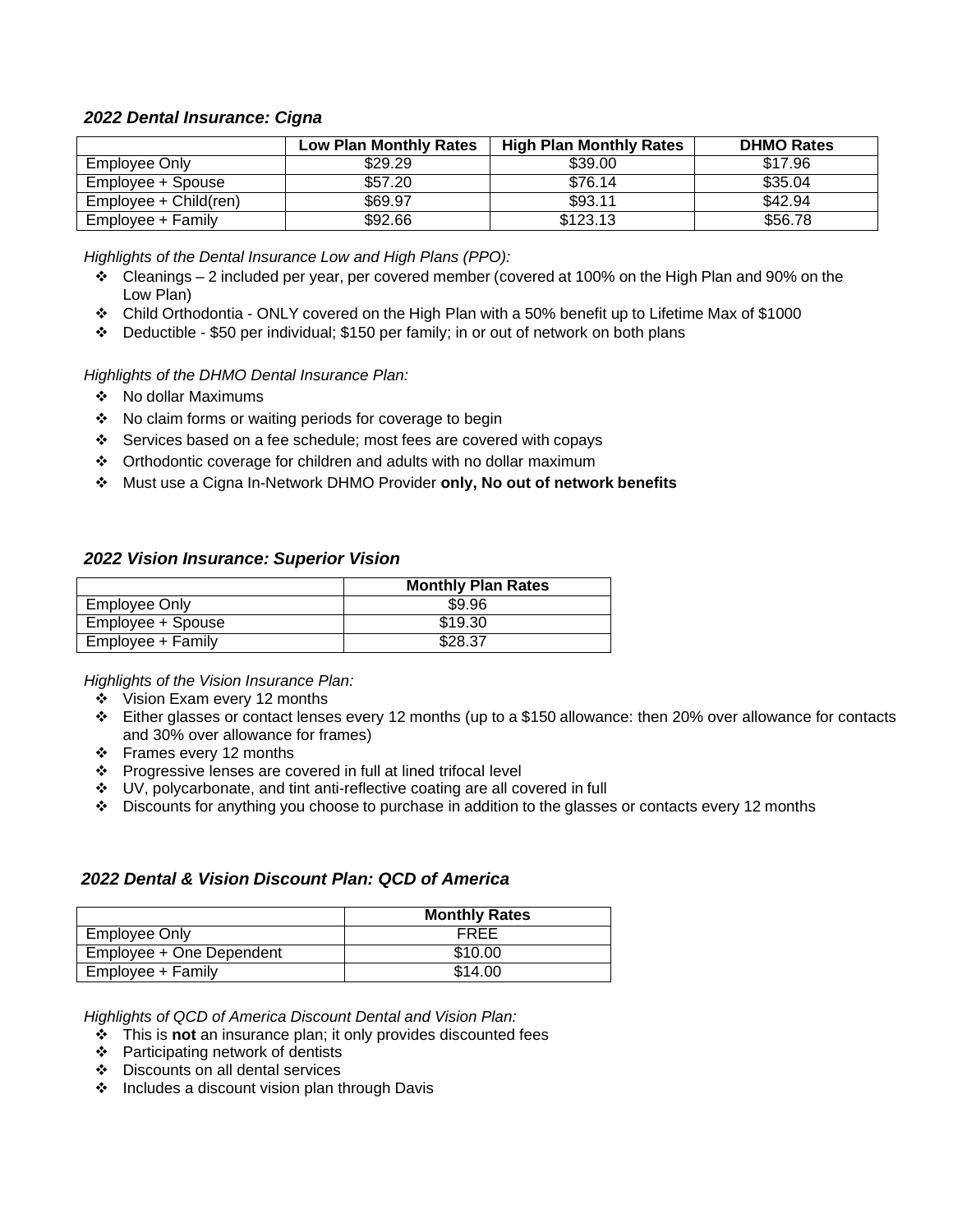### *2022 Accidental Insurance: Voya*

|                   | <b>Accidental Monthly Rates</b> |
|-------------------|---------------------------------|
| Employee Only     | \$2.85                          |
| Employee + Spouse | \$5.00                          |
| Employee + Child  | \$6.41                          |
| Employee + Family | \$8.56                          |

*Highlights of the Accidental Insurance Plan:*

- ❖ For each covered individual, a set reimbursement is paid for each accident occurrence. This does not apply to work related injuries.
- ❖ Accident coverage covers child accidental injuries while participating in organized sports
- ❖ True Annual Open Enrollment without medical question requirement up to guarantee issue amount

### *2022 In-Hospital Indemnity Insurance – Voya*

*Highlights of the In-Hospital Indemnity Plan:*

- ❖ Insurance pays lump sum benefit amounts based on the number of days spent in a hospital, critical care unit, or rehabilitation facility.
- ❖ You can use this benefit for any purpose you like, and the coverage is portable.
- ❖ Coverage is available for you, your spouse and/or children.

### *2022 Critical Illness Insurance: Voya*

| <b>Attained Age</b> | <b>EE Tobacco</b>  | <b>EE Non-Tobacco</b> |
|---------------------|--------------------|-----------------------|
| < 25                | \$0.74             | \$0.43                |
| $25 - 29$           | \$0.78             | \$0.45                |
| $30 - 34$           | \$0.92             | \$0.51                |
| $35 - 39$           | \$1.19             | \$0.65                |
| 40-44               | \$1.73             | \$0.92                |
| $45 - 49$           | \$2.59             | \$1.35                |
| 50-54               | $$3.\overline{71}$ | \$1.91                |
| 55-59               | \$5.05             | \$2.61                |
| 60-64               | \$7.07             | \$3.65                |

*Highlights of the Critical Insurance Plan:*

- ❖ Monthly Rates per \$1,000; 100% benefit for recurrence
- ❖ Cancer is included in this policy
- ❖ Employees can obtain \$20,000 of guaranteed Critical Illness coverage with no medical questions required
- ❖ Voya's Critical Illness policy does include a wellness benefit of \$50.00 annually

## *2022 Life Insurance - The Hartford*

- ❖ Keller provides you with a Basic Life & AD&D coverage of \$15,000 at no cost to eligible employees.
- ❖ If you wish to purchase supplemental term life insurance coverage you can do so in increments of \$10,000 up to the lesser of 7 times your basic annual earnings of \$500,000. If you enroll, you can also purchase coverage for your spouse in \$10,000 increments up to \$350,000.
- ❖ New hires can enroll in coverage up to \$250,000 without a statement of health. If you enroll, new hires can enroll in spouse coverage up to \$20,000 without a statement of health.
- ❖ New coverage and increases could be subject to a statement of health.
- ❖ You can also enroll in Voluntary AD&D insurance in increments of \$10,000 up to a maximum of \$500,000.